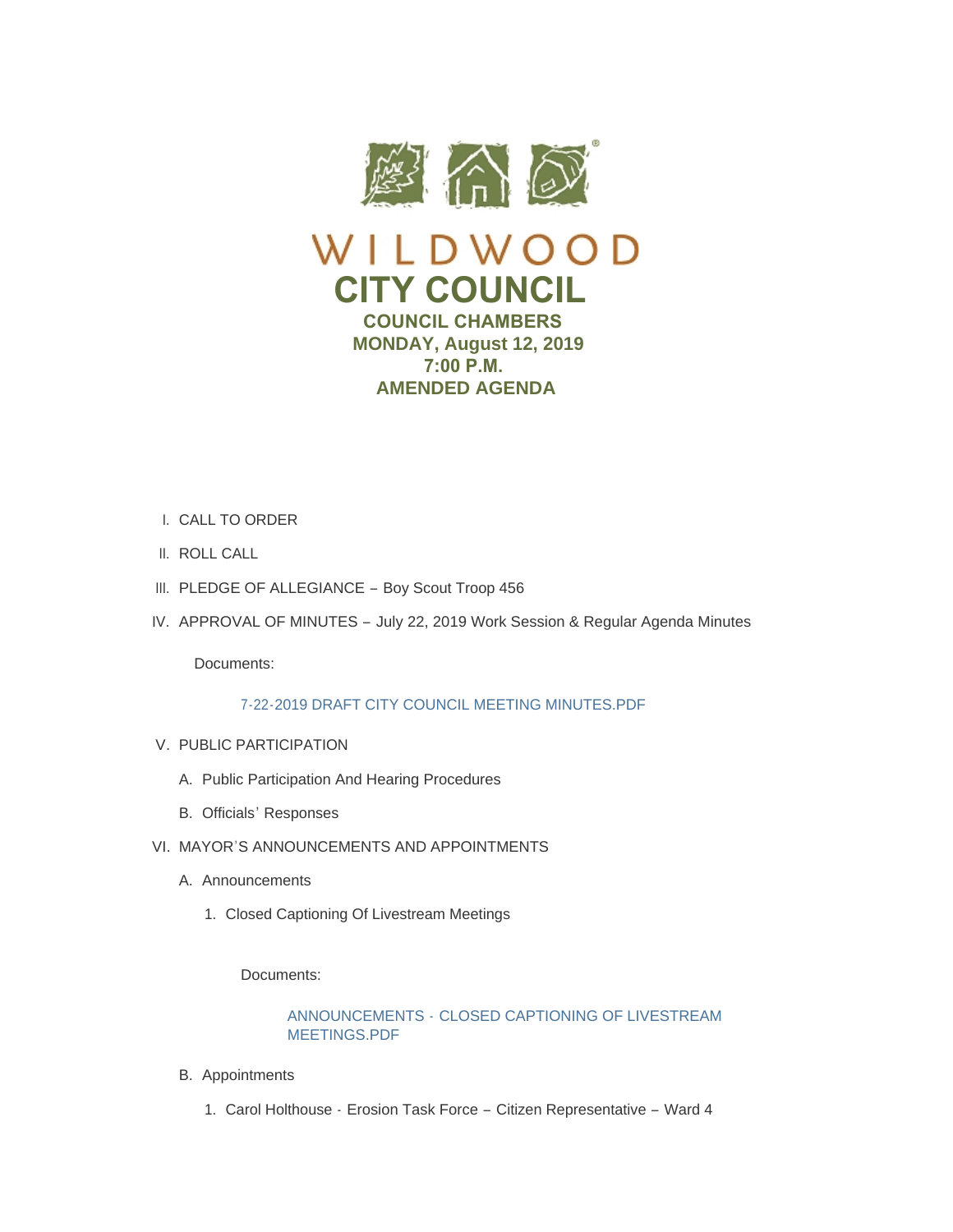Documents:

APPOINTMENT - [EROSION TASK FORCE -](https://www.cityofwildwood.com/AgendaCenter/ViewFile/Item/21525?fileID=27179) MS. CAROL HOLTHOUSE.PDF

2. Rhonda Loggia – Architectural Review Board, Alternate – Ward 1 – Term July 2021

Documents:

### APPOINTMENT - [ARCHITECTURAL REVIEW BOARD -](https://www.cityofwildwood.com/AgendaCenter/ViewFile/Item/21526?fileID=27178) MS. RHONDA LOGGIA.PDF

VII. PUBLIC HEARING(S) - None

## VIII. LEGISLATION

- UNFINISHED BUSINESS A.
	- BILL #2483 1.

An Ordinance by the City Council of the City of Wildwood, Missouri authorizing the Co-Interim City Administrators to execute and issue a Purchase Order for certain security items intended for installation at City Hall, which relate to occupant safety, through the use of Proposition P Sales Tax Funds. *Recommended by the Board of Public Safety and the Department of Planning and Parks* (Second Reading) (Wards – All) Direct Budgetary Impact: \$66,000

Documents:

### [BILL 2483.PDF](https://www.cityofwildwood.com/AgendaCenter/ViewFile/Item/21530?fileID=27009)

BILL #2484 2.

AN ORDINANCE AUTHORIZING THE MAYOR OF THE CITY OF WILDWOOD, MISSOURI TO EXECUTE A CONSULTANT/SERVICES AGREEMENT ON BEHALF OF THE CITY OF WILDWOOD WITH SC ENGINEERING, LLC, d/b/a COCHRAN, FOR THE DESIGN OF SMALL BRIDGE AND BOX CULVERT REPLACEMENTS ON BOUQUET ROAD AND WILD HORSE CREEK ROAD WITHIN THE CITY OF WILDWOOD. *Recommended by the Administration / Public Works Committee* (Second Reading) (Ward – One) Direct Budgetary Impact: \$21,960

Documents:

### [BILL 2484.PDF](https://www.cityofwildwood.com/AgendaCenter/ViewFile/Item/21531?fileID=27010)

BILL #2485 3.

AN ORDINANCE OF THE CITY OF WILDWOOD, MISSOURI, AUTHORIZING AN AGREEMENT WITH THE MISSOURI OFFICE OF STATE COURTS ADMINISTRATOR (OSCA) FOR IMPLEMENTATION OF THE SHOW-ME COURTS (SMC) AUTOMATION SOFTWARE AND IMPOSING A COURT AUTOMATION SURCHARGE OF SEVEN DOLLARS ON MUNICIPAL CASES IN ORDER TO ASSIST IN PAYMENT THEREOF AND AMENDING THE MUNICIPAL CODE RELATING THERETO. *Recommended by the City Attorney and Co – Interim City Administrators* (Second Reading) (Wards – All) Direct Budgetary Impact: TBD

Documents: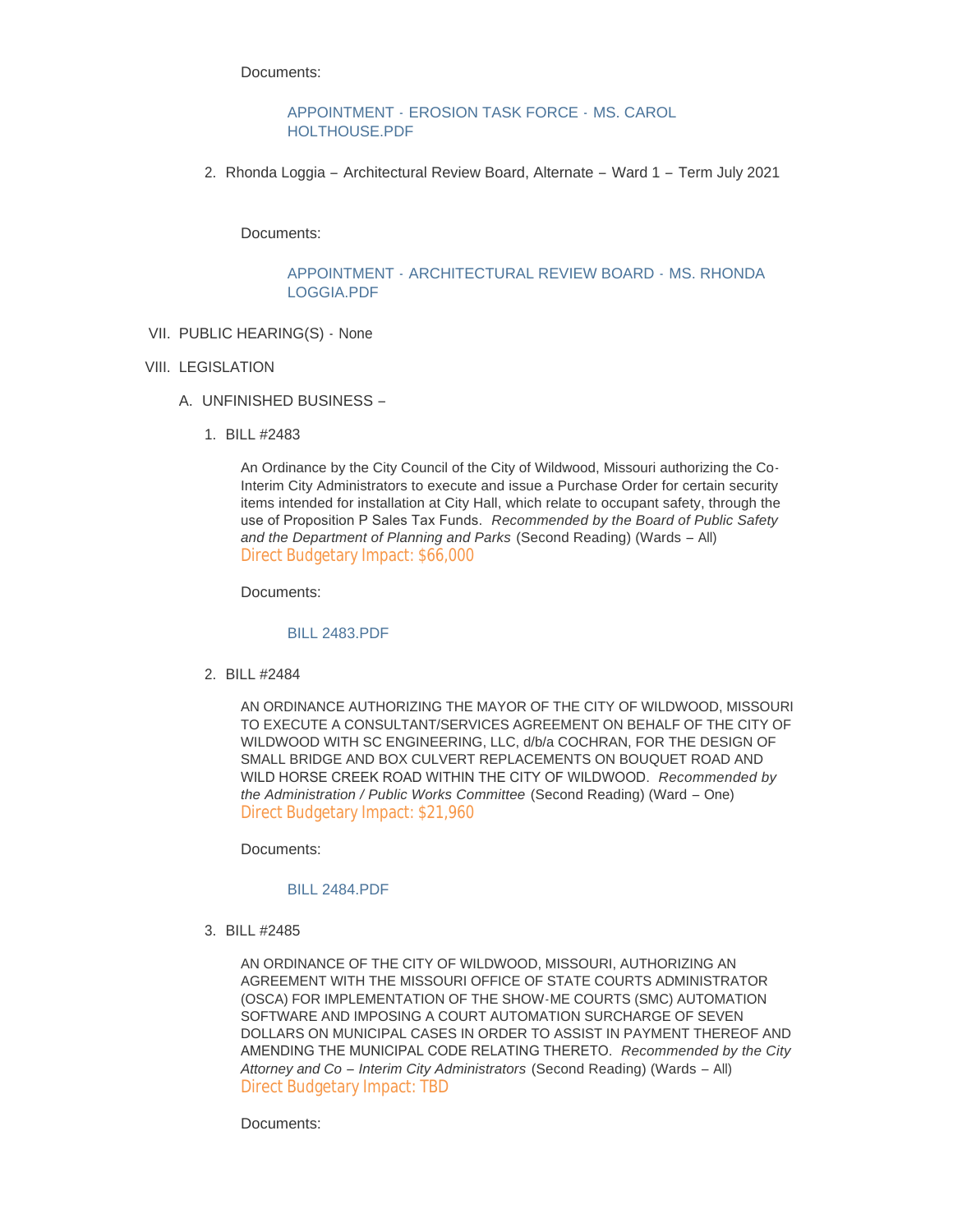- B. NEW BUSINESS
	- BILL #2486 1.

AN ORDINANCE APPOINTING SAMUEL L. ANSELM TO THE OFFICE OF CITY ADMINISTRATOR; ESTABLISHING THE COMPENSATION OF THE CITY ADMINISTRATOR; AND AUTHORIZING THE MAYOR TO EXECUTE AN EMPLOYMENT AGREEMENT. *Recommended by the City Administrator Search Committee and Mayor Bowlin* (First Reading) (Wards – All) Direct Budgetary Impact: \$155,000 plus benefits

Documents:

### [BILL 2486.PDF](https://www.cityofwildwood.com/AgendaCenter/ViewFile/Item/21534?fileID=27180)

BILL #2487 2.

AN ORDINANCE APPOINTING JESSICA STIRMLINGER TO THE OFFICE OF CITY CLERK FOR THE CITY OF WILDWOOD, MISSOURI; AND ESTABLISHING THE COMPENSATION OF THE CITY CLERK. *Recommended by Mayor Bowlin* (First Reading) (Wards – All) Direct Budgetary Impact: \$65,500 plus benefits

Documents:

### [BILL 2487.PDF](https://www.cityofwildwood.com/AgendaCenter/ViewFile/Item/21535?fileID=27013)

BILL #2488 3.

AN ORDINANCE APPOINTING STEPHEN CROSS TO THE OFFICE OF TREASURER FOR THE CITY OF WILDWOOD, MISSOURI; AND ESTABLISHING THE COMPENSATION FOR THE CITY TREASURER. *Recommended by Mayor Bowlin* (First Reading) (Wards – All) Direct Budgetary Impact: \$923.08 plus benefits per week for 4 weeks and \$5,000 annual for Treasurer

Documents:

## [BILL 2488.PDF](https://www.cityofwildwood.com/AgendaCenter/ViewFile/Item/21536?fileID=27014)

BILL #2489 4.

AN ORDINANCE BY THE CITY COUNCIL OF THE CITY OF WILDWOOD, MISSOURI AUTHORIZING THE MAYOR OF THE CITY OF WILDWOOD, MISSOURI, ON BEHALF OF THE CITY OF WILDWOOD, MISSOURI, TO EXECUTE AND ISSUE A PURCHASE ORDER TO INTEGRATED FACILITY SERVICES TO PROVIDE AND INSTALL THE VERSION 3.0 SOFTWARE UPGRADE AND ALL RELATED COMPONENTS, RE-DESIGN THE GRAPHICS PACKAGE AND REMOVE ALL JAVA-RELATED COMPONENTS. *Recommended by Co Interim City Administrators* (First Reading) (Wards – All) Direct Budgetary Impact: not to exceed \$15,495.00

Documents:

### [BILL 2489.PDF](https://www.cityofwildwood.com/AgendaCenter/ViewFile/Item/21537?fileID=27015)

BILL #2490 5.

AN ORDINANCE BY THE CITY COUNCIL OF THE CITY OF WILDWOOD, MISSOURI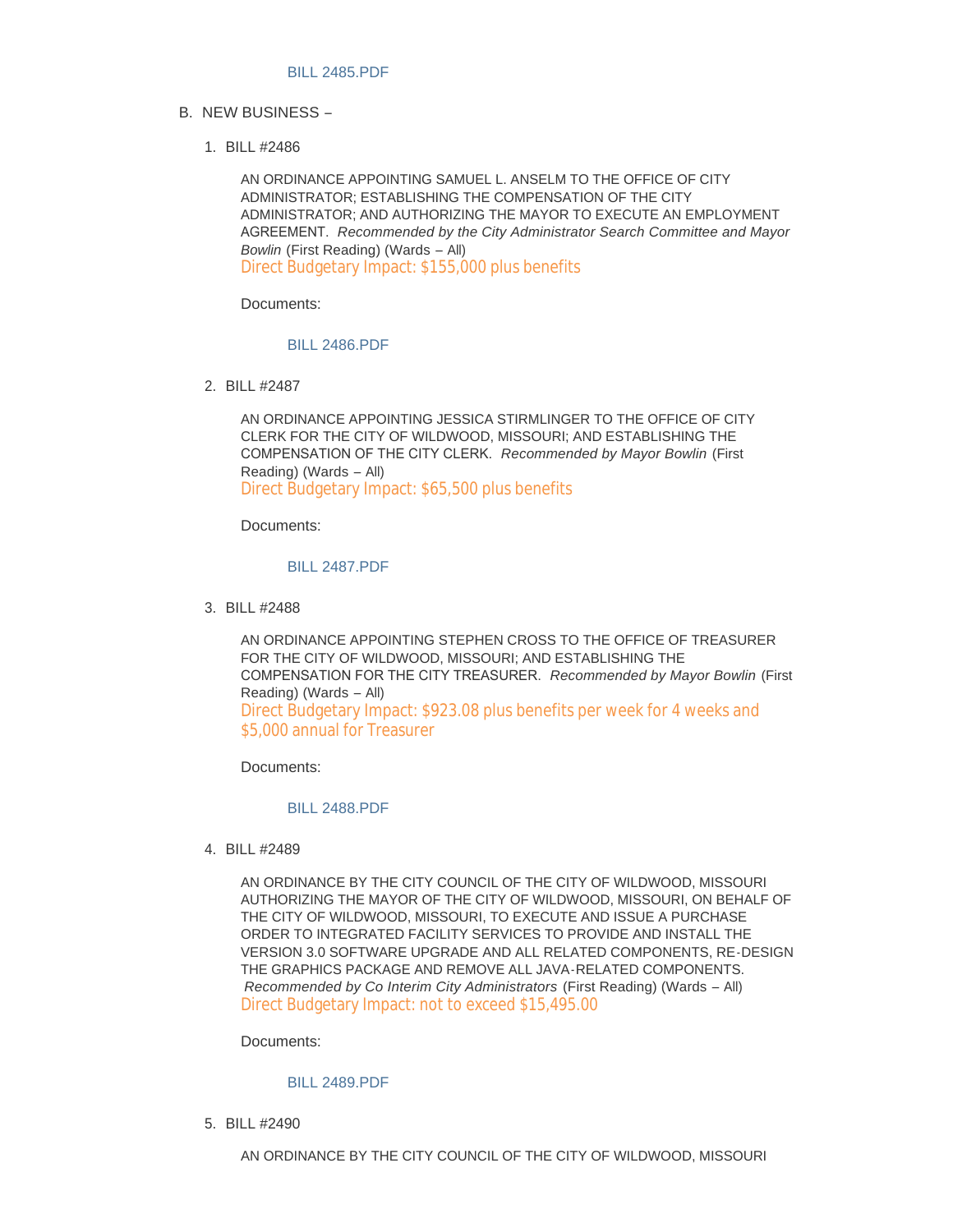HEREBY AUTHORIZING THE ADDITION OF A NEW SUBSECTION (SUBSECTION V.) WITHIN CHAPTER 415 OF THE CITY OF WILDWOOD'S CODE OF ORDINANCES, SPECIFICALLY CHAPTER 415.380 (V.), MISCELLANEOUS REGULATIONS, WHICH WOULD ADDRESS CERTAIN ISSUES AND CONCERNS RELATING TO HOTELS, MOTELS, AND SIMILAR TYPES OF USES, SPECIFICALLY REGARDING GUEST VEHICLES AND THE IDENTIFICATION OF THEM RELATIVE TO PARKING AND/OR STORAGE IN CONJUNCTION WITH THESE ACTIVITIES, ALL BEING CONSISTENT WITH THE ACTION OF THE PLANNING AND ZONING COMMISSION DATED JUNE 3, 2019, IN ITS LETTER OF RECOMMENDATION ON THIS MATTER. *Recommended by Planning and Zoning Commission* (First Reading) (Wards – All) Direct Budgetary Impact: None

Documents:

### [BILL 2490.PDF](https://www.cityofwildwood.com/AgendaCenter/ViewFile/Item/21538?fileID=27016)

BILL #2491 6.

AN ORDINANCE OF THE CITY COUNCIL OF THE CITY OF WILDWOOD, MISSOURI THAT APPROVES AN ADJUSTMENT OF CERTAIN COMMON BOUNDARY LINES BETWEEN TWO (2) LOTS OF RECORD, WHICH ARE DESCRIBED AS PART OF THE NORTHWEST ¼ OF THE NORTHWEST ¼ OF SECTION 26, TOWNSHIP 45 NORTH, RANGE 3 EAST, CITY OF WILDWOOD, ST. LOUIS COUNTY, MISSOURI, AND MORE SPECIFICALLY SITUATED ON THE WEST SIDE OF STATE ROUTE 109, AT ITS INTERSECTION WITH OLD EATHERTON ROAD, THEREBY TRANSFERRING AN AREA OF APPROXIMATELY ONE (1) ACRE BETWEEN THE RESPECTIVE PROPERTIES, THEREBY ALLOWING FOR THE CHURCH'S NEW WASTEWATER TREATMENT FACILITY TO BE PLACED ON THE TRACT OF LAND, WHERE THE USE IS CURRENTLY LOCATED, AND WILL BE KNOWN AS "THE BOUNDARY ADJUSTMENT PLAT OF ST. PAUL'S LUTHERAN CHURCH. *Recommended by the Department of Planning* (First Reading) (Ward – Three)

#### Direct Budgetary Impact: None

Documents:

### [BILL 2491.PDF](https://www.cityofwildwood.com/AgendaCenter/ViewFile/Item/21539?fileID=27017)

BILL #2492 7.

AN ORDINANCE BY THE CITY COUNCIL OF THE CITY OF WILDWOOD, MISSOURI AUTHORIZING THE MAYOR OF THE CITY OF WILDWOOD, MISSOURI TO ENTER INTO A CONTRACT WITH BYRNE & JONES CONSTRUCTION, INC. FOR THE INSTALLATION OF AN OVERFLOW PARKING LOT AT THE AL FOSTER MEMORIAL TRAILHEAD, AS INDICATED IN THE BID DOCUMENTS AND SPECIFICATIONS, ALL IN KEEPING WITH THE DOCUMENTATION SUBMITTED BY SUCH IN RESPONSE TO THE CITY'S ADVERTISEMENT IN THIS REGARD, AND THE RECOMMENDATION OF THE PLANNING AND PARKS COMMITTEE OF CITY COUNCIL REGARDING THIS PROJECT'S COMPONENTS. *Recommended by the Planning and Parks Committee of City Council* (First Reading) (Ward – Six) Direct Budgetary Impact: \$102,000

Documents:

#### [BILL 2492.PDF](https://www.cityofwildwood.com/AgendaCenter/ViewFile/Item/21540?fileID=27018)

BILL #2493 8.

AN ORDINANCE BY THE CITY COUNCIL OF THE CITY OF WILDWOOD, MISSOURI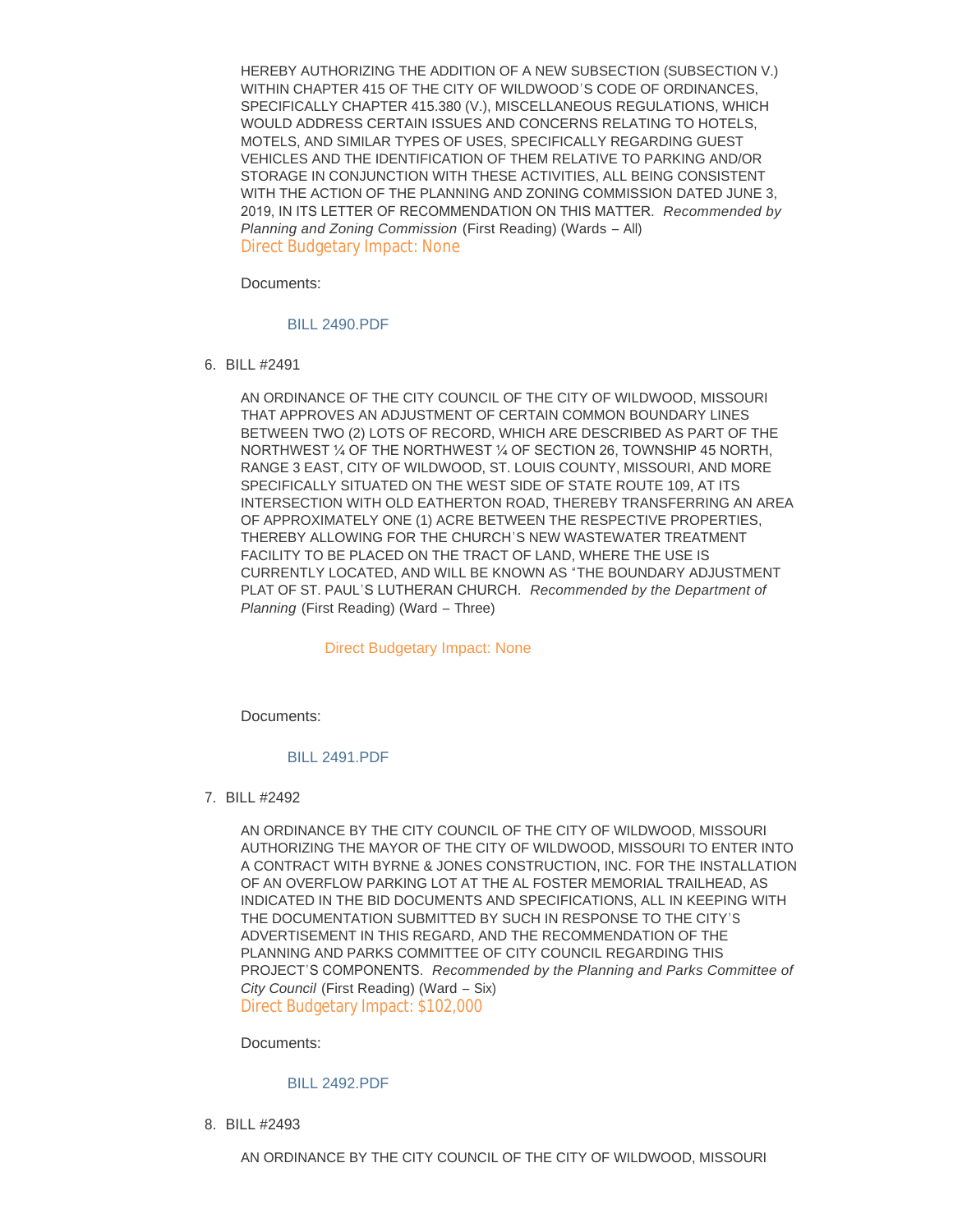AUTHORIZING THE MAYOR OF THE CITY OF WILDWOOD, MISSOURI, ON BEHALF OF THE CITY OF WILDWOOD, MISSOURI, TO EXECUTE A CONSULTANT/SERVICES AGREEMENT WITH GEOTECHNOLOGY, INC. TO COMPLETE GEOPHYSICAL SURVEYS AND GEOTECHNICAL EXPLORATIONS, AS NECESSARY, TO EVALUATE THE STABILITY AND SAFETY OF PIERSIDE LANE, AS IT IS CONSTRUCTED ON AN EARTHEN DAM THAT FORMS THE LARGE WATER FEATURE WITHIN THE HARBORS AT LAKE CHESTERFIELD SUBDIVISION. *Recommended at the July 22, 2019 City Council Work Session* (Wards – Four and Seven) Direct Budgetary Impact: \$58,800 (\$24,186.55 will be provided from an existing special escrow)

Documents:

### [BILL 2493.PDF](https://www.cityofwildwood.com/AgendaCenter/ViewFile/Item/21541?fileID=27019)

- IX. RESOLUTIONS
	- A. RESOLUTION #2019-29

A RESOLUTION OF THE CITY OF WILDWOOD, MISSOURI, ESTABLISHING A PROCEDURE TO DISCLOSE POTENTIAL CONFLICTS OF INTEREST FOR CERTAIN MUNICIPAL OFFICIALS. *Recommended by the Co-Interim City Administrators and City Attorney* (Wards – All) Direct Budgetary Impact: None

Documents:

### [RESOLUTION 2019-29.PDF](https://www.cityofwildwood.com/AgendaCenter/ViewFile/Item/21543?fileID=27020)

- X. MISCELLANEOUS
	- A. Receive And File Three (3) Items
		- P.Z. 10-19 Dennis Hall, 17555 Thunder Mountain Road, Wildwood, Missouri 63025, 1. C/O Solar SME, 2727 Lyndon B. Johnson Freeway, Suite 762 Dallas, Texas 75234 – A Request For A Conditional Use Permit (CUP) In The NU Non-Urban Residence District (Street Address: 17555 Thunder Mountain Road/Locator Number:

27W310090), for the installation of roof-mounted solar panels, which are to be so situated on the dwelling as to be visible from an adjoining roadway. This request is to be reviewed in accordance with Chapter 415.090 NU Non-Urban Residence District Regulations of the City of Wildwood Zoning Ordinance, which establishes standards and requirements for the installation of solar panels. The requested permit is required due to the panels' placement on the front facing area of the dwelling's roof, which abuts a defined roadway. (Ward – Six)

Documents:

## RECEIVE AND FILE - [DENNIS HALL, 17555 THUNDER MOUNTAIN](https://www.cityofwildwood.com/AgendaCenter/ViewFile/Item/21546?fileID=27024)  ROAD.PDF

2. A Recommendation Report By The Department Of Planning For Consideration And Action By The Planning And Zoning Commission On An Additional Parking Lot Area For The Al Foster Memorial Trailhead; FPPS Floodplain Park And Scenic District; Southeast Corner Of 3rd Street And Grand Avenue; Which Supports The Installation Thirty-Nine (39) Parking Spaces In The Immediate Vicinity Of The Trailhead, Where The Original Gravel Lot Was Previously Located. (Ward – Six)